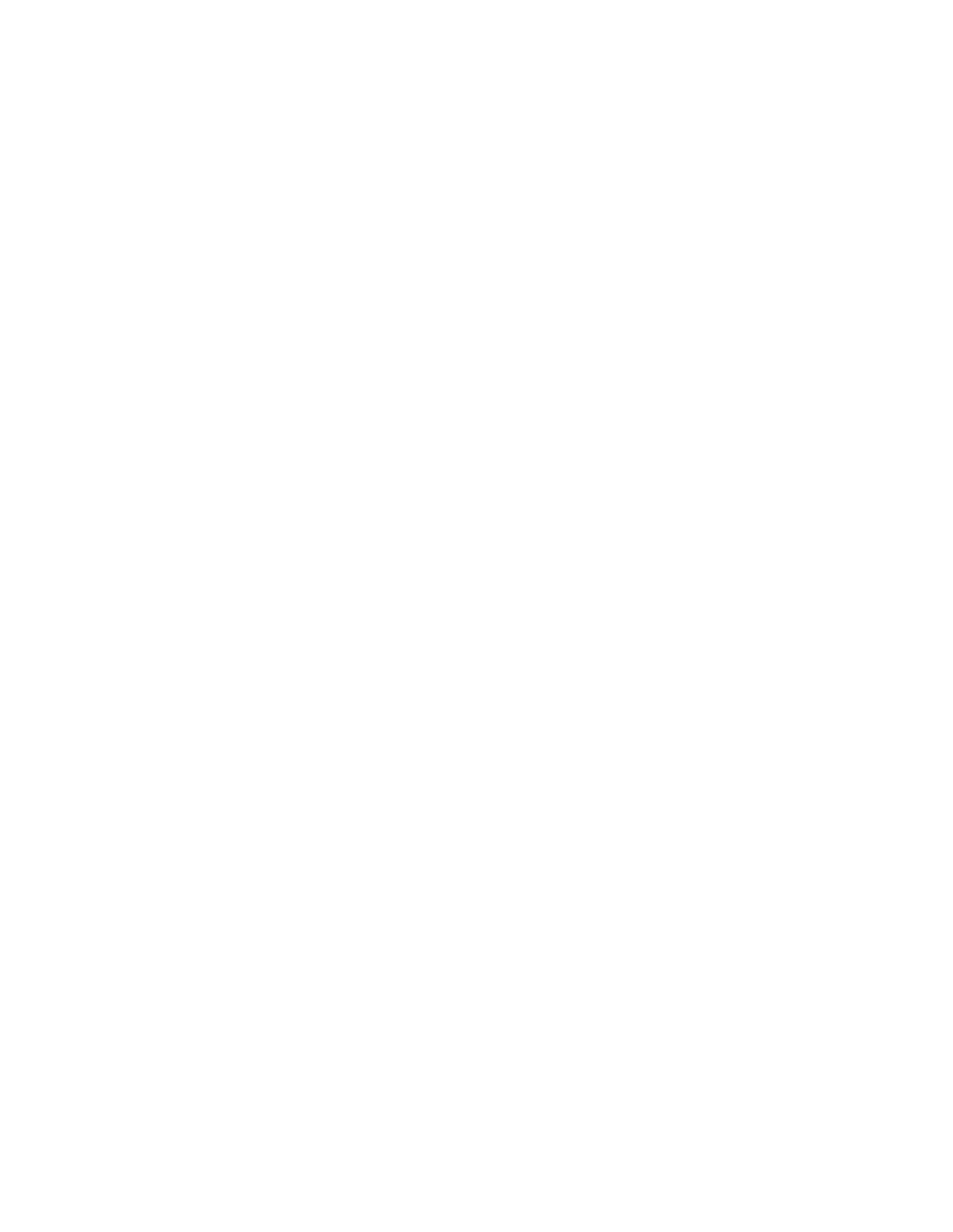# **Family Income Worksheet**

(Must be included with application) Head Start Preschool for 2022-2023 school year Community Action Head Start and Salem Keizer Head Start

- 1. Is the child in a state approved foster care placement?  $\Box$  Yes - attach proof of foster placement from DHS, and go to step 6  $\Box$  No - go to step 2
- 2. Does your family receive Supplemental Social Security Income (SSI) or Temporary Assistance to Needy Families (TANF)? □ Yes - attach **current** (within the last 30 days) proof of SSI or TANF and go to step 6  $\Box$  No - go to step 3
- *3. Is your family currently homeless*?

**□** Yes - Currently homeless at the time of application and meet the Federal Definition of homelessness from the "McKinney-Vento Homeless Assistance Act". Homeless children and youth are defined as those who lack a fixed, regular, or adequate night time residence including:

- $\checkmark$  Doubled up sharing the housing of others due to the loss of housing, economic hardship, or similar reasons.
- $\checkmark$  Emergency or transitional shelters.
- $\checkmark$  Motels, trailer parks or camping due to lack of alternative accommodations.
- $\checkmark$  Vehicle, parks, or other public spaces.
- $\checkmark$  Abandoned buildings or substandard housing.
- $\checkmark$  Migrant students living in any of the above situations.

No proof of income submitted because our family is eligible because we meet the federal definition of homelessness. Go to step 6 and sign and date Family Income Worksheet.

 $\Box$  No - go to step 4.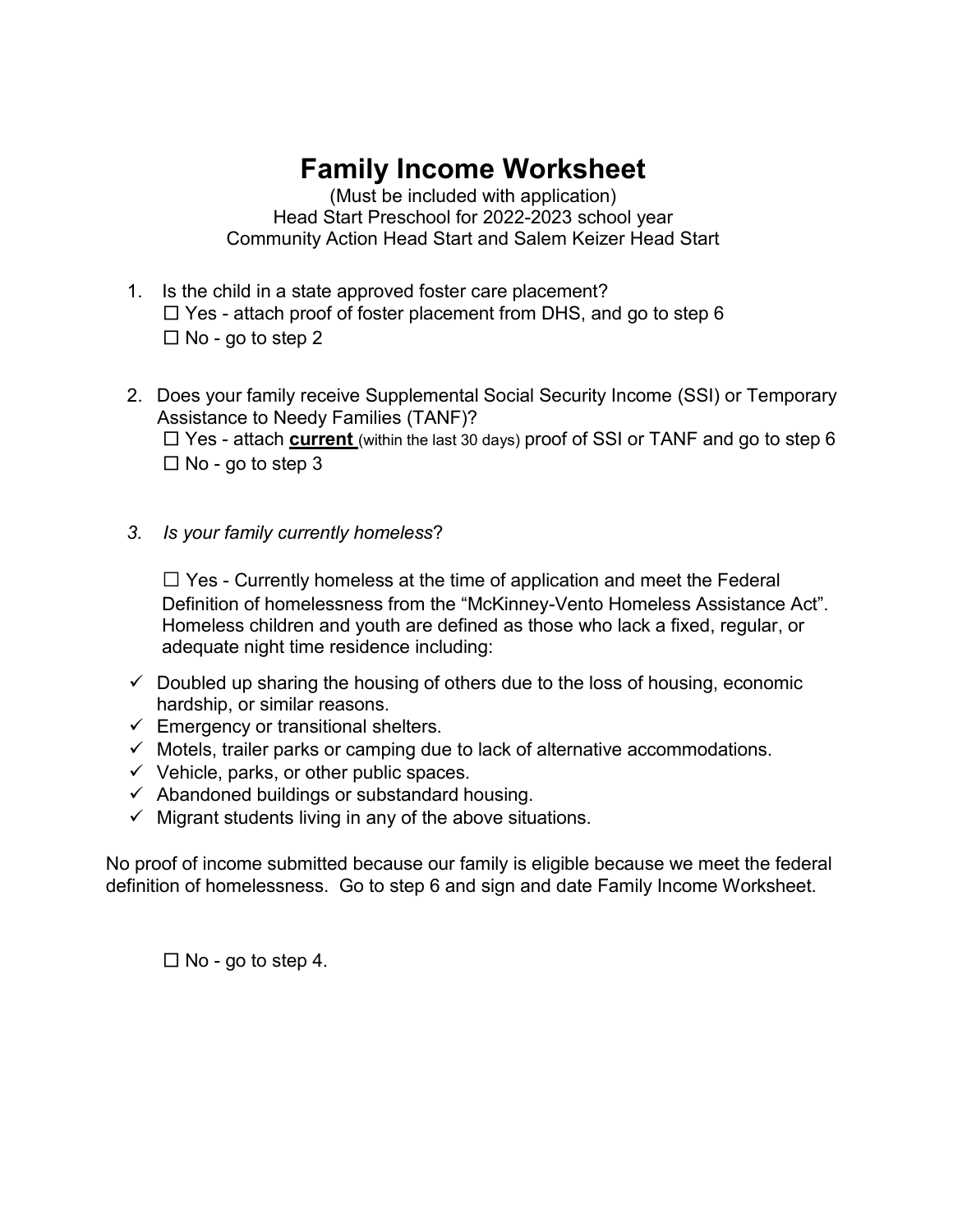4. Check the boxes for all the proof of income you are sending with your application. Income can be for the past 12 months or the last calendar year. All income must be reported for all parents/guardians who are living with the child. You do not need to report income of other family members who live in the household, or for a parent/guardian who does not live with the child.

## **Submit one of the following and go to step 6.**

- $\Box$  1040 Tax Returns (pages 1 & 2)
- $\Box$  W2 form(s) all W2 forms issued for the year
- $\Box$  Pay stubs (for all pay periods during the past 12 months or last calendar year)

# **If applicable, submit any of the following (in addition to income above) and go to step 6.**

- $\Box$  Unemployment statement or pay stubs
- $\Box$  Child support statement or pay stubs
- $\square$  Financial aid or scholarship award letters
- $\Box$  Alimony statement or pay stubs
- □ Other (specify):
- **5. If you had no income for the past 12 months, please attach a statement or a written declaration explaining how you and your child were supported for each of the last 12 months, please include date and signature.**
- 6. Sign and date to indicate that you declare the above information to be true and correct, and that you have reported all income for the designated period for all parents/guardians who live in the household with the child.

Name of Parent/Guardian (print): Mame of Parent/Guardian (print):

Signature: **Date: Date: Date: Date: Date: Date: Date: Date: Date: Date: Date: Date: Date: Date: Date: Date: Date: Date: Date: Date: Date: Date: Date: Date: Date: Date: Da**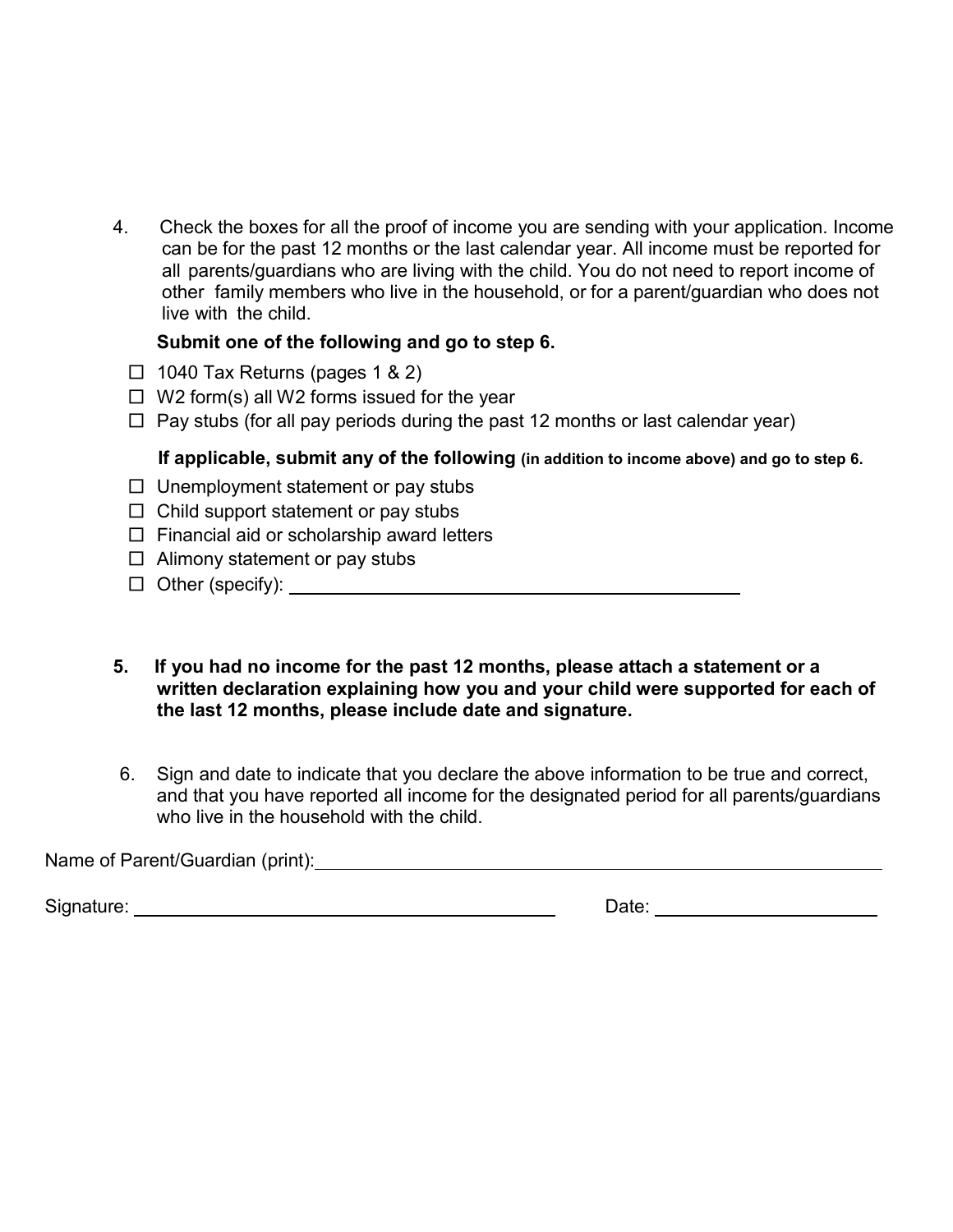### **Head Start Preschool Application for 2022-2023 School Year** Community Action Head Start & Salem-Keizer Head Start

| Last                                                                                                                                                                                                                                     |                                                                         | First |                   | M.I.                                 |             |
|------------------------------------------------------------------------------------------------------------------------------------------------------------------------------------------------------------------------------------------|-------------------------------------------------------------------------|-------|-------------------|--------------------------------------|-------------|
|                                                                                                                                                                                                                                          |                                                                         |       |                   |                                      |             |
| $\Box$ Male $\Box$ Female                                                                                                                                                                                                                | How well does the child speak English? □Very Well □Well                 |       |                   | □Very Little □None                   |             |
| Address: Analysis and the set of the set of the set of the set of the set of the set of the set of the set of the set of the set of the set of the set of the set of the set of the set of the set of the set of the set of th           |                                                                         |       |                   |                                      |             |
| Street<br>(Check all that apply)                                                                                                                                                                                                         |                                                                         |       | $\overline{City}$ |                                      | Zip Code    |
| □Living □Mailing □School Bus Pick Up □School Bus Drop Off                                                                                                                                                                                |                                                                         |       |                   |                                      |             |
|                                                                                                                                                                                                                                          |                                                                         |       |                   |                                      |             |
| Additional Address: Street<br>(Check all that apply)                                                                                                                                                                                     |                                                                         |       | City              |                                      | Zip Code    |
| □Living □Mailing □School Bus Pick Up □School Bus Drop Off                                                                                                                                                                                |                                                                         |       |                   |                                      |             |
|                                                                                                                                                                                                                                          |                                                                         |       |                   |                                      |             |
| Home Telephone: __________________________Other Telephone: ___________________________ □ Message □ Cell                                                                                                                                  |                                                                         |       |                   |                                      |             |
|                                                                                                                                                                                                                                          |                                                                         |       |                   |                                      |             |
| Does your child qualify for special education services? $\Box$ Yes $\Box$ No                                                                                                                                                             |                                                                         |       |                   |                                      |             |
| Does your child have an Individual Family Service Plan? If yes, name of specialist ___________________________                                                                                                                           |                                                                         |       |                   |                                      |             |
|                                                                                                                                                                                                                                          |                                                                         |       |                   |                                      |             |
| Parent/Guardian Name: Name: Name and Name and Name and Name and Name and Name and Name and Name and Name and N                                                                                                                           |                                                                         |       |                   |                                      |             |
|                                                                                                                                                                                                                                          | Last                                                                    |       |                   | M.I.                                 |             |
| □Male □Female       How well does the parent speak English? □Very Well □Well □Very Little □None                                                                                                                                          |                                                                         |       |                   |                                      |             |
|                                                                                                                                                                                                                                          |                                                                         |       |                   |                                      |             |
| Relationship to Child: □Parent □Step-Parent □Foster Parent □Other Relative □Legal Guardian                                                                                                                                               |                                                                         |       |                   |                                      |             |
| Living with Child? $\Box$ Yes lives with child                                                                                                                                                                                           |                                                                         |       |                   | $\square$ No (provide address below) |             |
|                                                                                                                                                                                                                                          |                                                                         |       |                   |                                      |             |
| Address: Analysis and the set of the set of the set of the set of the set of the set of the set of the set of the set of the set of the set of the set of the set of the set of the set of the set of the set of the set of th<br>Street |                                                                         | City  |                   | Zip Code                             |             |
| Telephone Numbers: Management Control and Control of Telephone Numbers:                                                                                                                                                                  |                                                                         |       |                   |                                      |             |
|                                                                                                                                                                                                                                          | □Home/Cell □Work □Message □Home/Cell □Work □Message                     |       | $\square$ Email   |                                      |             |
| <b>Employment Status:</b>                                                                                                                                                                                                                | □Employed Full Time (32-40 hours per week) □Employed Part Time □Student |       |                   |                                      |             |
| $\Box$ Homemaker $\Box$ Unemployed                                                                                                                                                                                                       |                                                                         |       |                   |                                      |             |
|                                                                                                                                                                                                                                          |                                                                         |       |                   |                                      |             |
|                                                                                                                                                                                                                                          |                                                                         |       |                   |                                      |             |
|                                                                                                                                                                                                                                          |                                                                         | First |                   | M.I.                                 |             |
|                                                                                                                                                                                                                                          |                                                                         |       |                   |                                      |             |
| □Male □Female                                                                                                                                                                                                                            | How well does the parent speak English? □Very Well □Well □Very Little   |       |                   |                                      | $\Box$ None |
| Relationship to Child: □Parent □Step-Parent □Foster Parent □Other Relative □Legal Guardian                                                                                                                                               |                                                                         |       |                   |                                      |             |
| Living with Child? $\Box$ Yes, lives with child                                                                                                                                                                                          |                                                                         |       |                   | $\square$ No (provide address below) |             |
| Address: No. 1996. Address: No. 1997. In the United States of the United States and Dental States and Dental States and Dental States and Dental States and Dental States and Dental States and Dental States and Dental State           |                                                                         |       |                   |                                      |             |
| Street                                                                                                                                                                                                                                   |                                                                         | City  |                   | Zip Code                             |             |
| Telephone Numbers:                                                                                                                                                                                                                       | □Home/Cell □ Work □ Message □ Home/Cell □ Work □ Message                |       | $\square$ Email   |                                      |             |
| <b>Employment Status:</b>                                                                                                                                                                                                                | □Employed Full Time (32-40 hours per week) □Employed Part Time □Student |       |                   |                                      |             |
|                                                                                                                                                                                                                                          |                                                                         |       |                   |                                      |             |
| □Homemaker □Unemployed                                                                                                                                                                                                                   |                                                                         |       |                   |                                      |             |